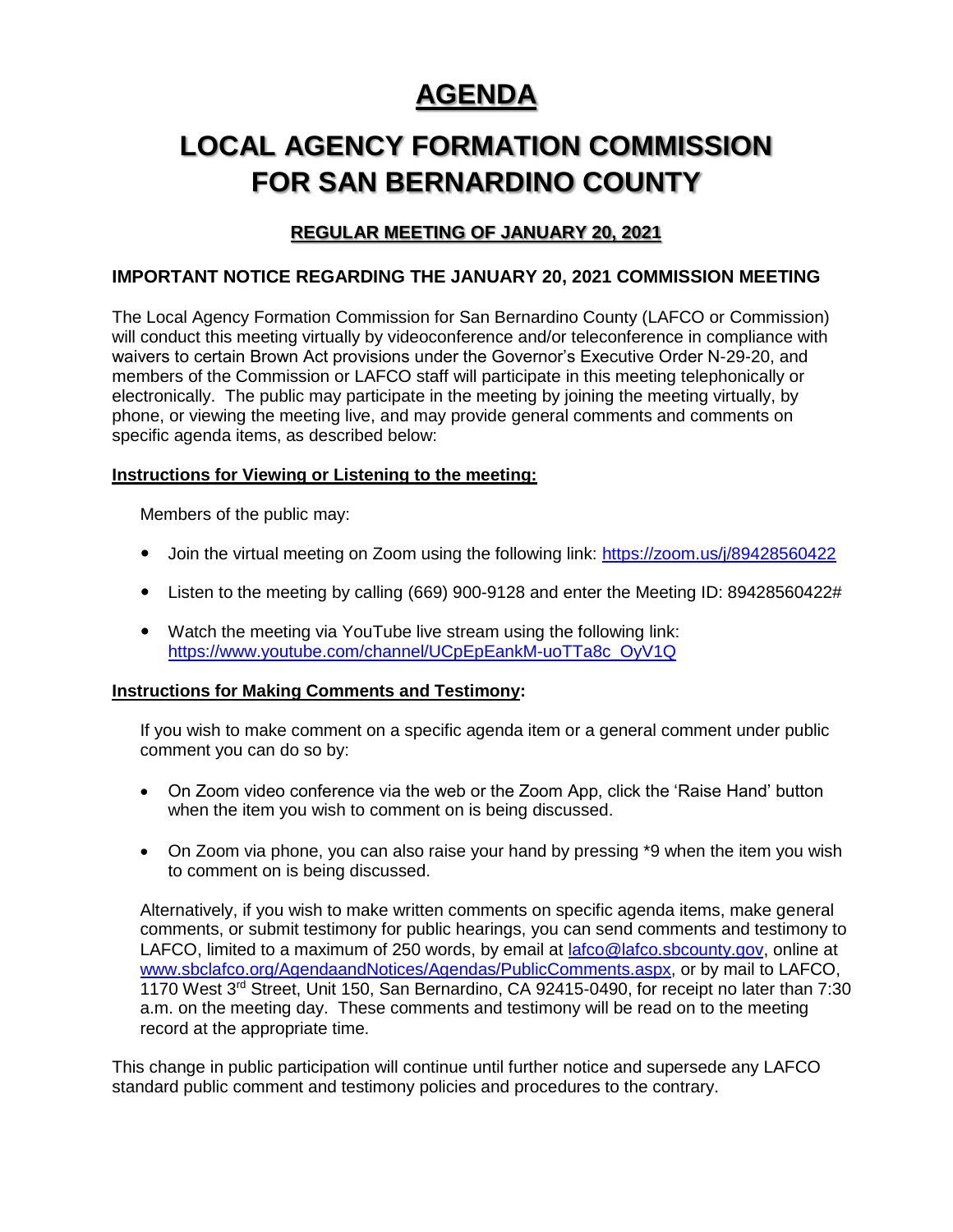## **9:00 A.M. – CALL TO ORDER – FLAG SALUTE**

**ANNOUNCEMENT:** Anyone present at the hearing who is involved with any of the changes of organization to be considered and who has made a contribution of more than \$250 in the past twelve (12) months to any member of the Commission will be asked to state for the record the Commission member to whom the contribution has been made and the matter of consideration with which they are involved.

## **CONSENT ITEMS:**

The following consent items are expected to be routine and non-controversial and will be acted upon by the Commission at one time without discussion, unless a request has been received prior to the hearing to discuss the matter.

- 1. Approval of Minutes for Regular Meeting of December 16, 2020
- 2. Approval of Executive Officer's Expense Report
- 3. Ratify Payments as Reconciled and Note Cash Receipts for the Month of November 2020
- 4. Consent Items Deferred for Discussion

## **PUBLIC HEARING ITEMS:**

- 5. Consideration of LAFCO 3242 and LAFCO 3243 identified as follows:
	- A. Consideration of (1) Final Environmental Impact Report Adopted by the City of Fontana for the I-15 Logistics Project (SCH No. 2018011008), as a CEQA Responsible Agency for LAFCO 3242 and LAFCO 3243; and (2) Adoption of Facts, Findings and Statement of Overriding Considerations for LAFCO 3242 and LAFCO 3243
	- B. Consideration of LAFCO 3242 Sphere of Influence Amendments for the City of Fontana (Expansion), Fontana Fire Protection District (Expansion), West Valley Water District (Expansion), and San Bernardino County Fire Protection District (Reduction)
	- C. Consideration of LAFCO 3243 Reorganization to Include Annexation to the City of Fontana, the Fontana Fire Protection District, the West Valley Water District, and the San Bernardino Valley Municipal Water District and Detachment from the San Bernardino County Fire Protection District, its Valley Service Zone, and its Zone FP-5, and County Service Area 70 (I-15 Logistics Project)
- 6. Consideration of: (1) Review of the Addendum to the Environmental Impact Report (SCH# 2008091077) for the Apple Valley 2009 General Plan and Annexation 2008-001 Prepared by the Town of Apple Valley for Its Review of Annexation No. 2019-001, as CEQA Responsible Agency for LAFCO 3244; and 2) LAFCO 3244 – Reorganization to Include Annexation to the Town of Apple Valley and Detachment from County Service Area 70 (Annexation No. 2019-001)